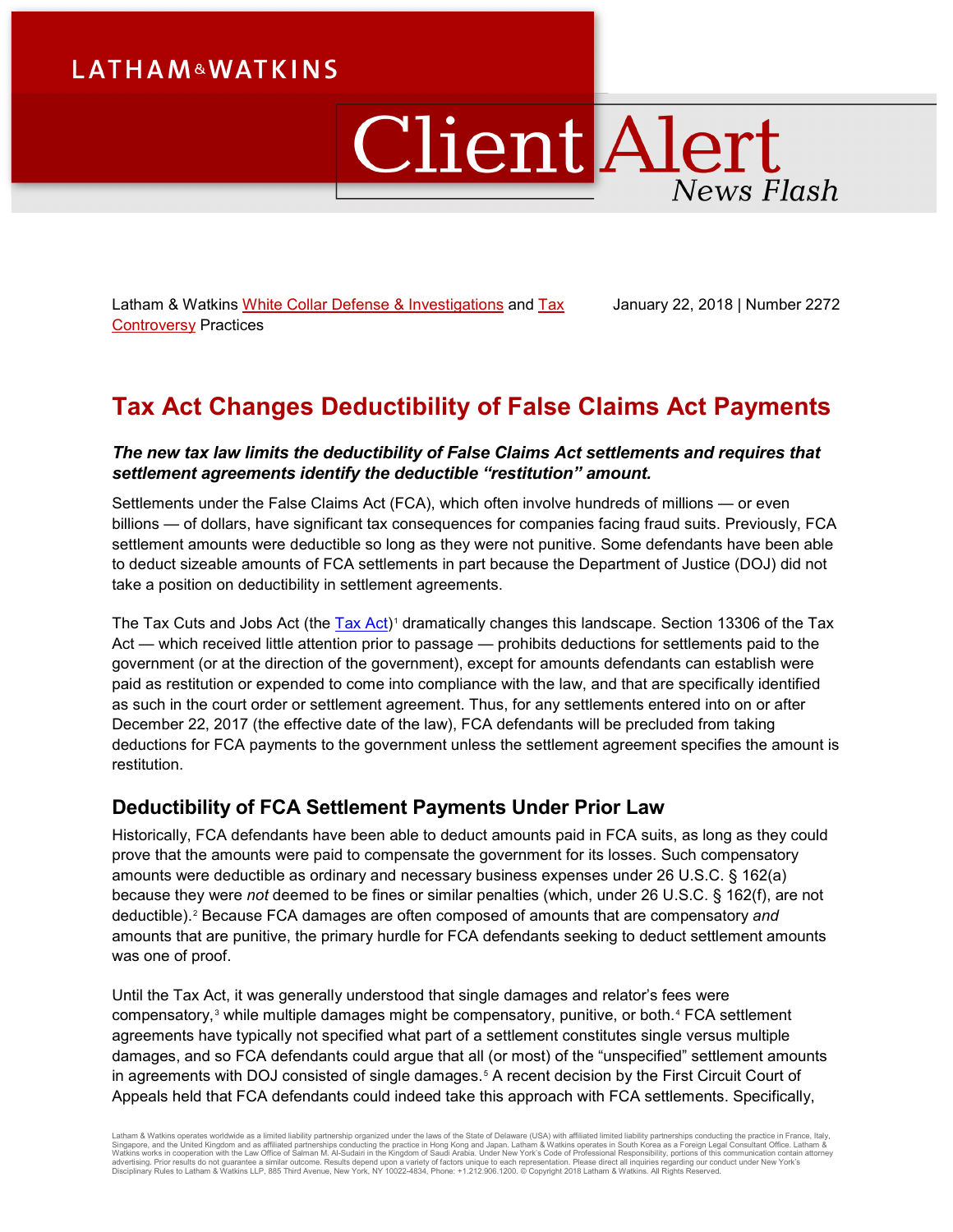the court ruled that an agreement with the government as to deductibility was not required, as the "economic realities" of the settlement governed the deductibility of the amounts paid.<sup>[6](#page-2-5)</sup> The practical effect of this decision was that FCA defendants could more easily meet the required burden of proof to characterize as compensatory and deduct large portions of FCA settlement amounts.[7](#page-2-6)

## **Congressional Push to Reduce Deductions for Settlements With the Government**

The origin of the new rules on deducting settlement amounts<sup>[8](#page-2-7)</sup> suggests that Congress aimed to introduce (1) greater transparency regarding the tax treatment of amounts offending businesses pay to the government;<sup>[9](#page-2-8)</sup> (2) more clarity for taxpayers and the government regarding the treatment of settlement payments for tax purposes;[10](#page-2-9) and (3) an estimated additional US\$218 million in government revenue over a 10-year period.<sup>[11](#page-2-10)</sup>

Apparently, one impetus was a 2015 study by the US Public Interest Research Group Education Fund (PIRG Report), a group founded by Ralph Nader. The study showed that none of the top five agencies that deal with settlements from corporate defendants have publicly announced a policy for how to address the tax status of the settlements they sign. [12](#page-2-11) According to the study, neither DOJ nor the Department of Health and Human Services even has internal policies to address tax implications in settlements.<sup>[13](#page-2-12)</sup> The PIRG Report proposed "common sense measures" to streamline tax deductibility, one of which was amending the tax code to "explicitly deny tax deductions for all payments made in connection with alleged corporate wrongdoing, unless otherwise specified in a settlement agreement."[14](#page-2-13)

# **New FCA Deductibility Requirements Under the Tax Act**

The Tax Act amends the trade or business expense deduction rules in 26 U.S.C. § 162, expanding the prohibition on deducting "fines or penalties" in subsection (f) of the statute in a way that will limit the deductibility of FCA settlement amounts. The amended Section 162(f) now prohibits, except as specifically provided, deductions "for any amount paid or incurred (whether by suit, agreement, or otherwise) to, or at the direction of, a government or governmental entity in relation to the violation of any law or the investigation or inquiry by such government or entity into the potential violation of any law."<sup>[15](#page-2-14)</sup>

In general, four new rules apply to the deductibility of FCA payments:

- **1. Only restitution or amounts paid to come into compliance are deductible.** Defendants must be able to demonstrate that the amount (1) "constitutes restitution ... for damage or harm which was or may be caused by the violation of any law or the potential violation of any law," or (2) "is paid to come into compliance with any law which was violated or otherwise involved in the investigation or inquiry."[16](#page-2-15) This language clarifies that amounts consisting of civil penalties cannot be taken as deductions, and suggests that FCA defendants will have an uphill battle in laying the groundwork to deduct amounts consisting of damage multipliers.
- **2. The agreement or court order must identify the specific amount that is "restitution" or the "amount paid to come into compliance with such law."**[17](#page-2-16) This is a critical change for FCA defendants, as it requires the parties to agree at the time of settlement to the specific amount that is deductible. DOJ's long-held practice has been to avoid taking such a position in FCA settlements. Now, parties will be negotiating *two* (likely intertwined) numbers — the total settlement amount *and* the restitution amount — which brings greater complexity to the settlement process.

Notably, the identification of the amounts "alone" is insufficient to carry the taxpayer's burden under the new law. Section 162(f) requires that defendants separately establish that the amount being taken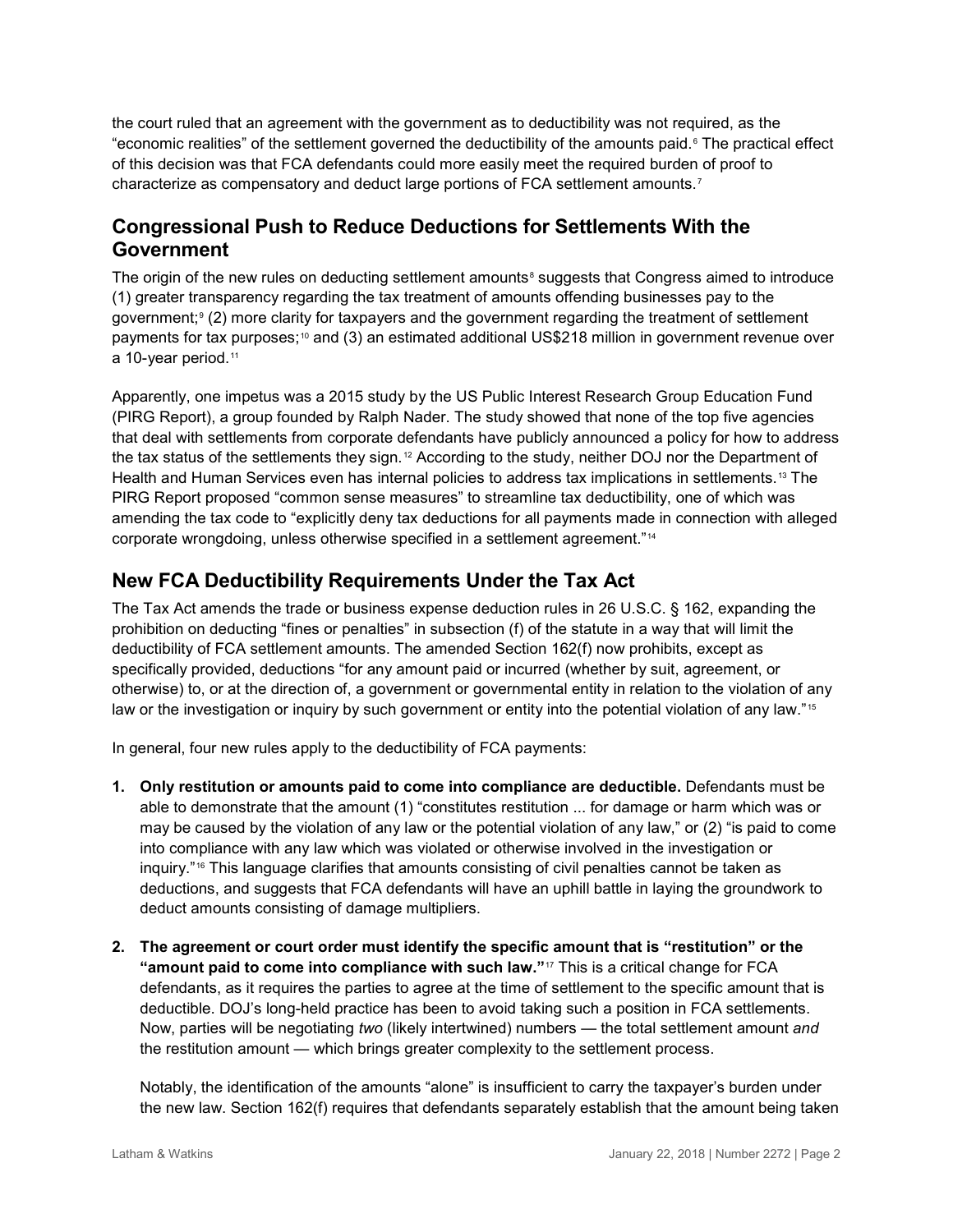as a deduction is, in fact, restitution or the amount paid to come into compliance with the law. In other words, the Internal Revenue Service (IRS) could later challenge the identified amounts unless sufficient documentation exists that supports the deduction as a factual matter.

- <span id="page-2-2"></span><span id="page-2-1"></span><span id="page-2-0"></span>**3. Investigatory costs are no longer deductible.** The Tax Act excludes amounts "paid or incurred as reimbursement to the government or entity for the costs of any investigation or litigation."[18](#page-2-17) This is a new restriction on deductibility, which will reduce the amounts FCA defendants have historically taken as deductions. Left unaddressed are costs related to investigation and litigation costs by FCA relators — *i.e.,* third-party whistleblowers that are entitled to reasonable costs and fees under the FCA. How these costs will be treated under the new law remains to be seen.
- <span id="page-2-6"></span><span id="page-2-5"></span><span id="page-2-4"></span><span id="page-2-3"></span>**4. Government agencies must report the deductible amounts to the IRS at the time of any settlement agreement.** These amounts include (1) the total amount of the settlement; (2) the amount that constitutes "restitution" under Section 162(f); and (3) the amount required to be paid "for the purpose of coming into compliance with any law which was violated or involved in the investigation or inquiry."<sup>[19](#page-2-18)</sup> The information in this report must be provided to defendants.<sup>[20](#page-2-19)</sup>

# <span id="page-2-7"></span>**Key Takeaways for FCA Defendants**

<span id="page-2-9"></span><span id="page-2-8"></span>It remains to be seen how these changes play out in the FCA settlement process, as well as how DOJ will handle deductibility negotiations — which, until now, DOJ has steadfastly avoided. DOJ may implement bright-line internal rules for breaking down the settlement amount into categories, such as restitution, compliance costs, relator's share, investigation costs, multiplier, and penalties. Perhaps a more likely possibility, particularly in the immediate future, is that parties will negotiate the restitution amount at a high level, much the way settlement amounts are currently negotiated. While DOJ may press for a low restitution amount in order to emphasize the multiples involved, DOJ's agency client may favor a high restitution amount to maximize the amount returned to the agency.<sup>[21](#page-2-20)</sup>

<span id="page-2-13"></span><span id="page-2-12"></span><span id="page-2-11"></span><span id="page-2-10"></span>In high-stakes cases, deductibility negotiations will likely now comprise a critical and complex aspect of the path to settlement. Defendants seeking to maximize deductibility should consider taking the following steps when entering FCA settlement negotiations with either the government or a relator.

- <span id="page-2-20"></span><span id="page-2-19"></span><span id="page-2-18"></span><span id="page-2-17"></span><span id="page-2-16"></span><span id="page-2-15"></span><span id="page-2-14"></span>• *Negotiate and identify the restitution amount.* In order to preserve a portion of the settlement amount as tax deductible, FCA defendants must incorporate the restitution amount in the settlement agreement. FCA defendants will now be negotiating two numbers: the total amount of the settlement, as well as the amount that the defendant can take as a deduction. Defendants may have to press DOJ to engage in these discussions considering that, prior to the Tax Act, DOJ policy has been steadfast in *not* taking a position on such amounts. This process may be further complicated by the fact that many FCA settlements have included language indicating the payment is a compromise of a disputed claim — without any admission of liability — and not a punitive fine.
- <span id="page-2-21"></span>• *Keep in mind new rules and open issues when characterizing amounts*. Investigative costs and expenses are no longer deductible. Whether amounts other than actual losses can be characterized as restitution is still an open question. For example, relator's fees, interest, and other amounts needed to make the government whole may qualify as deductible.
- *Create and maintain additional documentation on rationale for restitution amounts.* Even with a clear settlement agreement identifying the amount that constitutes restitution, defendants must separately document and support the rationale for such an amount to satisfy their burden. Defendants should contemporaneously document the amounts attributed to actual damages during settlement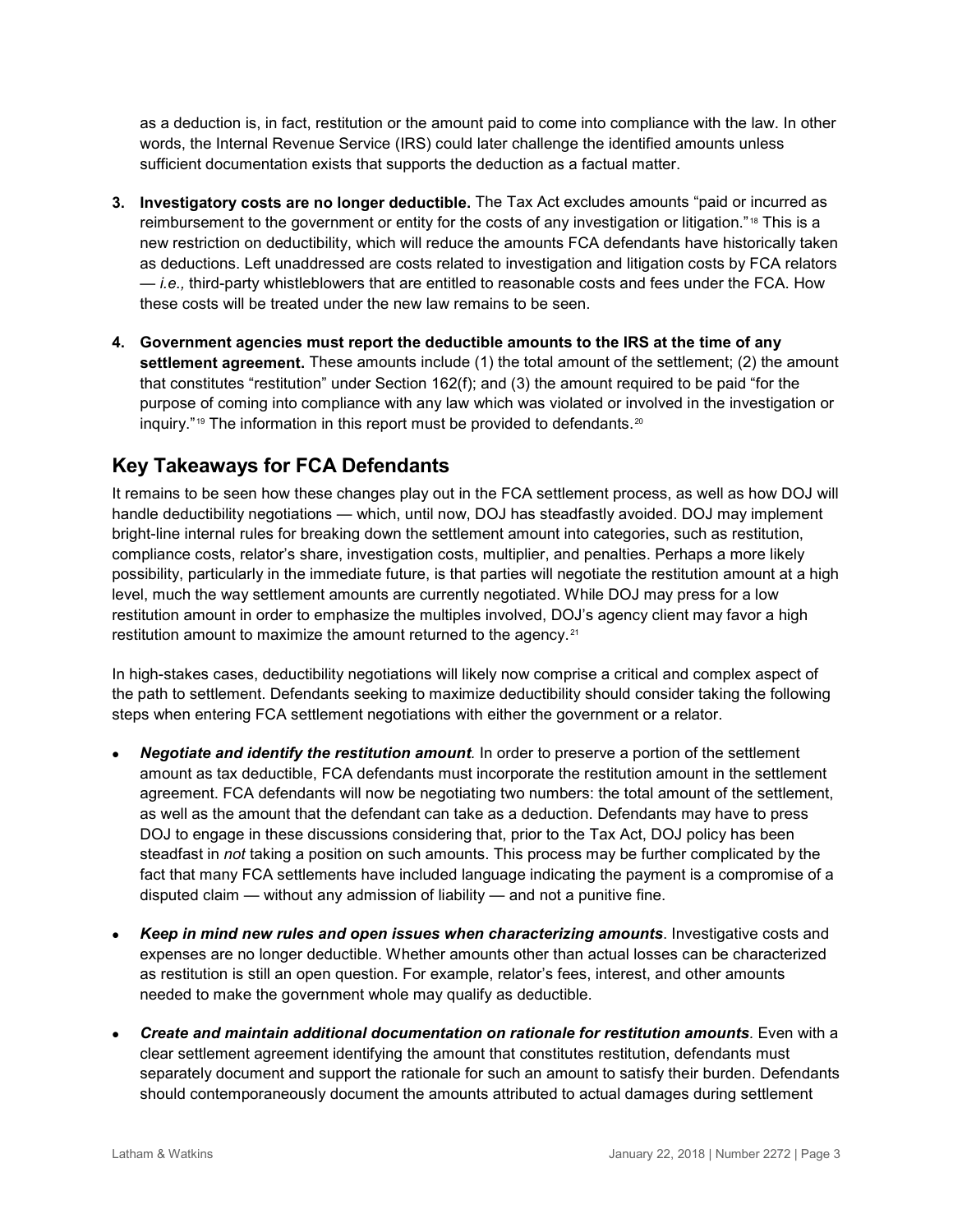negotiations, both in internal memos and communications with the government.[22](#page-2-21) It is advisable to consult with tax counsel early in the settlement process, particularly in high-dollar cases.

- *Insist on receiving the required reporting to the IRS.* FCA defendants should ensure they receive the required IRS reports from DOJ regarding the settlement agreement, which must identify an amount as restitution. Doing so will not only be a helpful check on consistency, but it may serve as additional evidence to support the amount deducted if the IRS later challenges such an amount.
- *Consider new deductibility rules when establishing reserves and making disclosures regarding ongoing FCA litigation.* The amount of restitution will now be separately negotiated as part of any FCA settlement. Consequently, FCA defendants should be prepared to consider these new rules when assessing amounts to be held in reserve and in disclosures about the status of ongoing FCA investigations or litigation.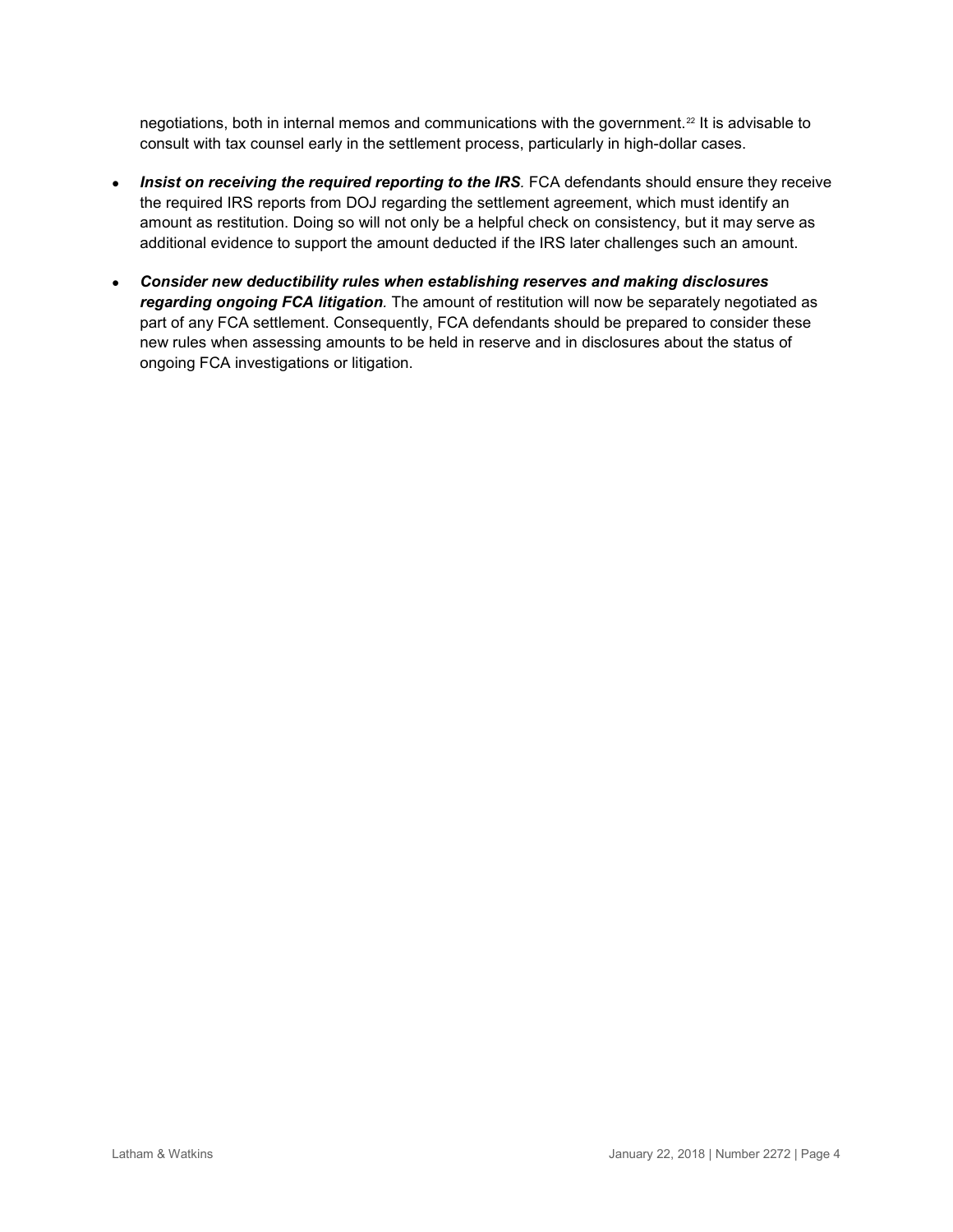If you have questions about this *Client Alert*, please contact one of the authors listed below or the Latham lawyer with whom you normally consult:

#### **[Alice S. Fisher](https://www.lw.com/people/alice-fisher)**

[alice.fisher@lw.com](mailto:alice.fisher@lw.com) +1.202.637.2232 Washington, D.C.

#### **[Katherine A. Lauer](https://www.lw.com/people/katherine-lauer)**

[katherine.lauer@lw.com](mailto:katherine.lauer@lw.com) +1.858.523.5451 San Diego

#### **[Anne W. Robinson](https://www.lw.com/people/anne-robinson)**

[anne.robinson@lw.com](mailto:anne.robinson@lw.com)  +1.202.637.2161 Washington, D.C.

#### **[Dean W. Baxtresser](https://www.lw.com/people/dean-baxtresser)**

[dean.baxtresser@lw.com](mailto:dean.baxtresser@lw.com) +1.202.637.2110 Washington, D.C.

#### **[Miriam L. Fisher](https://www.lw.com/people/miriam-fisher)**

[miriam.fisher@lw.com](mailto:miriam.fisher@lw.com) +1.202.637.2178 Washington, D.C.

#### **[Michael K. Fee](https://www.lw.com/people/michael-fee)**

[michael.fee@lw.com](mailto:michael.fee@lw.com) +1.617.880.4600 Boston

#### **[Jason B. Grover](https://www.lw.com/people/jason-grover)**

[jason.grover@lw.com](mailto:jason.grover@lw.com) +1.202.637.1037 Washington, D.C.

#### **[Morgan L. Maddoux](https://www.lw.com/people/morgan-maddoux)**

[morgan.maddoux@lw.com](mailto:morgan.maddoux@lw.com) +1.202.637.3318 Washington, D.C.

#### **You Might Also Be Interested In**

[US Tax Reform Resource Center](https://www.lw.com/practices/USTaxReform)

[We've Got Washington Covered](https://www.lw.com/practices/wevegotwashingtoncovered)

[False Claims Act Resource Center](https://www.lw.com/FCALogin.aspx)

[SCOTUS Upholds Implied Certification for Some Cases But Imposes "Rigorous Materiality](https://m.lw.com/thoughtLeadership/SCOTUS-upholds-implied-certification-for-some-cases)  [Requirement" for FCA Liability](https://m.lw.com/thoughtLeadership/SCOTUS-upholds-implied-certification-for-some-cases)

*Client Alert* is published by Latham & Watkins as a news reporting service to clients and other friends. The information contained in this publication should not be construed as legal advice. Should further analysis or explanation of the subject matter be required, please contact the lawyer with whom you normally consult. The invitation to contact is not a solicitation for legal work under the laws of any jurisdiction in which Latham lawyers are not authorized to practice. A complete list of Latham's *Client Alerts* can be found at [www.lw.com.](http://www.lw.com/) If you wish to update your contact details or customize the information you receive from Latham & Watkins, visit [https://www.sites.lwcommunicate.com/5/178/forms](https://www.sites.lwcommunicate.com/5/178/forms-english/subscribe.asp)[english/subscribe.asp](https://www.sites.lwcommunicate.com/5/178/forms-english/subscribe.asp) to subscribe to the firm's global client mailings program.

#### **Endnotes**